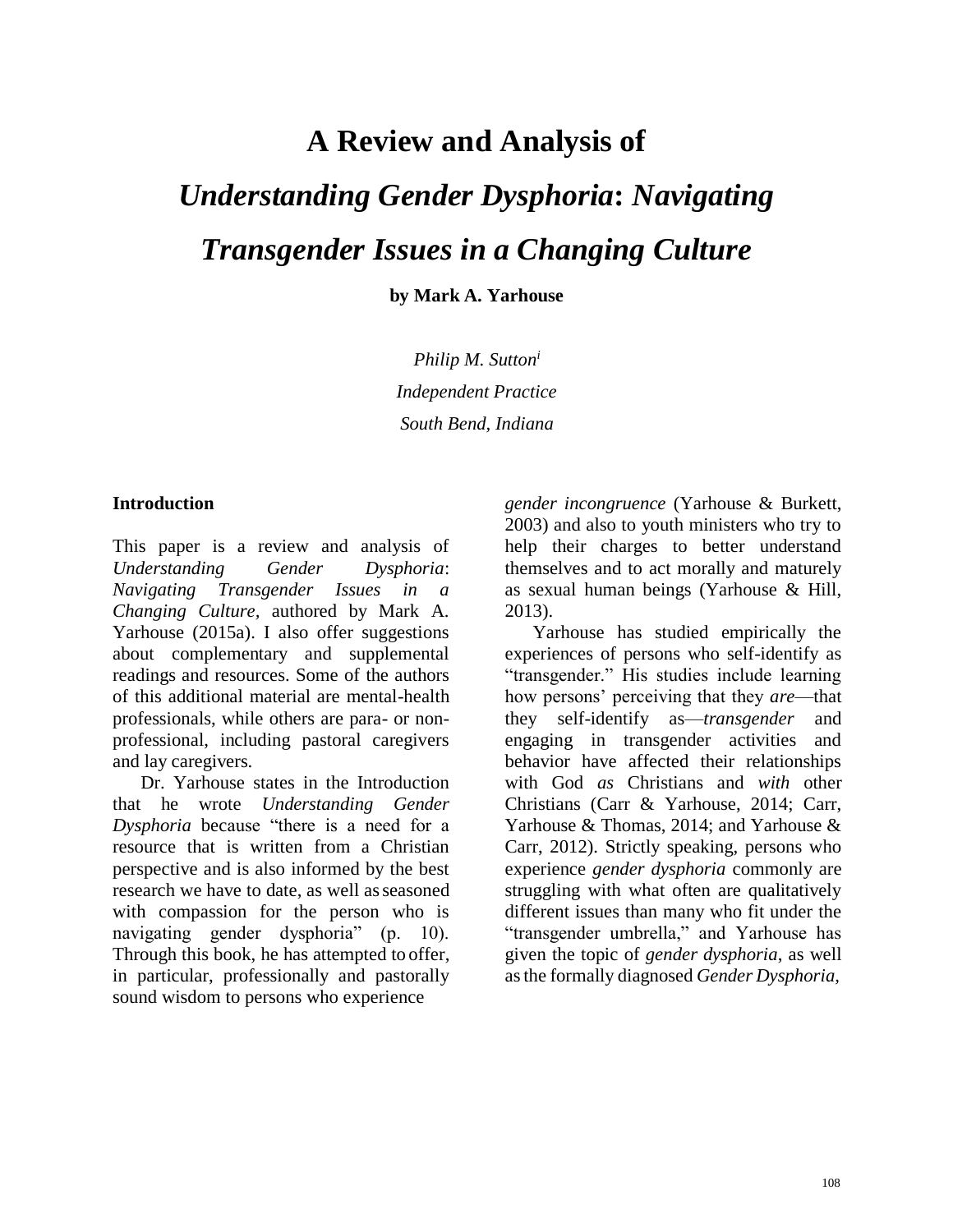particular attention in *UnderstandingGender Dysphoria* (Yarhouse, 2015a; 2015b).<sup>1</sup>

After describing an anecdote of meeting a certain "male-to-female transgender person" who was also a "conservative Christian," Yarhouse comments that "[t]his experience, together with other personal and professional experiences, led my research group to a series of trainings and consultations around gender dysphoria and eventually the decision to conduct the study of the experiences of transgender Christians" (p. 10). He notes that discovering the sincerely held faith of these persons— sometimes apparently in spite of and at other times because of dealing with gender dysphoria—"was humbling to me as a Christian and a researcher" (p. 11). He invites readers to reflect upon the results of his empirical study in particular, as well as "a broader research literature . . . and other anecdotal accounts." His goal is to help readers "to gain greater insight into the experiences of persons who navigate gender dysphoria, recognizing that there is no one story that can capture the range of experiences that exists today" (p. 11).

# *I.* **Gender Incongruence and Distress— Gender Identity Disorder (GID)***—Gender Dysphoria*

In Chapter 1, entitled *Gender Identity, Gender Dysphoria and Appreciating Complexity*, Yarhouse introduces readers "to the language, categories, and key terms associated with the topic" of distressful gender incongruence, i.e. *gender dysphoria*  (p. 11). He defines "a person's sex" as his or her "physical, biological and anatomic dimensions of being male or female and a person's "gender" as the "psychological, social and cultural aspects of being male or

female" (p. 16). Over several pages, Yarhouse clarifies and distinguishes *biological sex, primary sex characteristics, secondary sex characteristics, gender, gender identity* and *gender role* (p. 17). Several Tables on page 18 offer useful distinctions, such as the *Physical/Biological/Anatomical Facets of Being Male or Female,* in terms of *Chromosomes*, *Gonads*, *Sexual Anatomy,* and *Secondary Sex Characteristics*. He further explains the binary distinctions for *Biological Sex* (male or female), *Gender Identity* (man or woman), and *Gender Role* (masculine or feminine), as well as the exceptions to these binary differences, i.e., *Intersex*, *Androgyny*, and *Outside Cultural Norms*, respectively (p. 18).

The fundamental and foundational definition for the book concerns the meaning of the more common condition of *gender dysphoria* and the diagnosis of the rarer phenomenon of *Gender Dysphoria* (lower and upper case spelling intentional). Yarhouse writes: "Gender identity concerns—or . . . gender dysphoria—refers to experiences of gender identity in which a [man's] psychological and emotional sense of [himself] as female, does not match or align with [his] birth sex as male." Or, when a woman's psychological or emotional sense of herself as male does not match or align with her birth sex as female. In other words, "gender dysphoria [is] the experience of having a psychological and emotional identity as either male or female, and that your psychological and emotional identity does not correspond to your biological sex" (p. 19).

There is a perceived incongruity or mismatch between one's biological sex and one's psychological or emotional identity (e.g., a person is born one biological sex but

<sup>1</sup> Note that whenever Yarhouse mentions *gender dysphoria*  (lower case), he is referring to the *distress* which commonly accompanies the experience of *gender incongruence*, the mismatch between a person's biological or "assigned" (see below for further

clarification) sex and his or her perceived, felt and/or intended gender. When he mentions *Gender Dysphoria* (upper case), he is referring to formal DSM-5 diagnosis.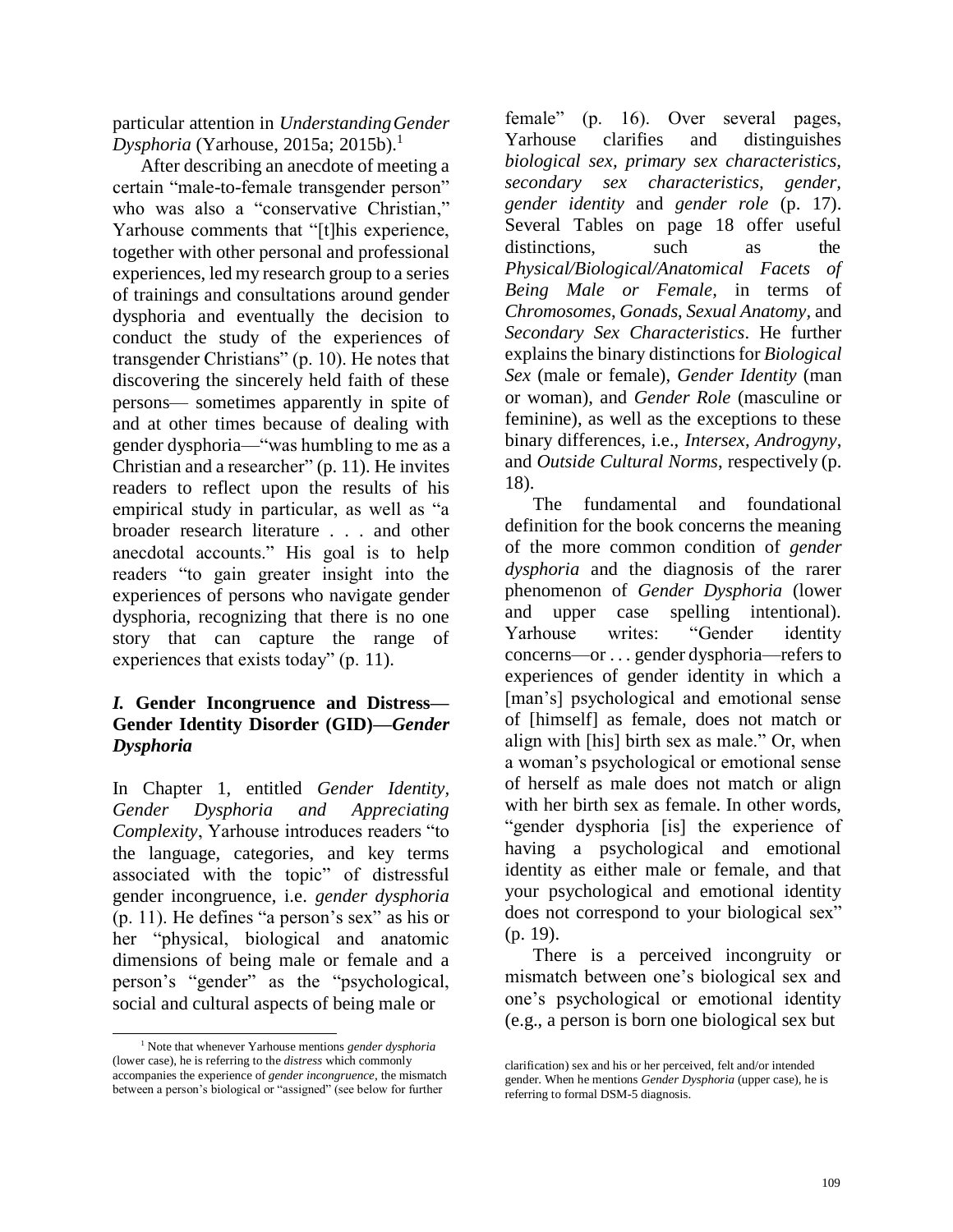feels the psychological or emotional identity of the other, opposite sex). So, in gender dysphoria, a biological female perceives or feels herself to be or have the psychological or emotional identity of a male, and a biological male, perceives or feels himself to have or be the psychological or emotional identity of a female. This "perceived incongruity" between one's birth or biological sex and one's perceived or felt gender or sex can be the source of deep and ongoing discomfort (i.e. psychological or emotional distress or dysphoria). When persons' experiences of "gender incongruence"—the misalignment of one's "birth sex and psychological sense of gender"—causes "them significant distress or impairment, they may meet criteria for the [formal, professional] *diagnosis* of Gender Dysphoria" (p. 19).

On pages 20–21, Yarhouse again makes important distinctions and clarifications, while defining another long list of words. These include *gender dysphoria, transgender, cisgender, gender bending, cross-dressing, third sex* or *third gender, transsexual, male-to-female, female-to-male, genderfluid, genderqueer, drag queen, drag king, transvestism,* and *intersex*. A crucial word to know is *transgender*, which "is an umbrella term for the many ways in which persons might experience and/or present and express (or live out) their gender identities differently form people whose sense of gender identity is congruent with their biological sex" (p. 19, 21).

At the end of this first chapter, Yarhouse mentions two themes that he repeats often later in the book. First, he sees "value in encouraging individuals who experience gender identity conflicts to resolve the conflicts in keeping with their birth sex if possible." Also, he recognizes "the potential value in managing the gender identity conflict or concern through the *least invasive means* (recognizing surgery as the most

invasive step toward expression of one's internal sense of identity)" (p. 25, emphasis added).

## **II. Challenges for (Evangelical) Christian Leaders, Pastors and Laypersons**

In the Second Chapter entitled *A Christian Perspective on Gender Dysphoria,* Yarhouse advises that there

is a need to balance between two hazards when we turn to the Bible to inform our discussion about gender dysphoria. The one hazard is to look to Scripture for answers it is not prepared to provide. The other hazard is to fail to critically reflect on the socio- cultural context in which we live and make decisions about gender identity and dysphoria (p. 30).

Yarhouse advises Christian leaders, pastors, and laypersons that while gender dysphoria, if significantly disabling, is "a mental health issue that is a diagnosable condition," i.e., Gender Dysphoria. But they

. . . might not view mental health issues and moral issues in the same way as the broader culture views these issues. It might not be enough to just point to a diagnostic manual for confirmation that an issue is strictly a mental health concern and that it has nothing to do with moral and ethical considerations." (p. 30).

In this respect, understanding that the presence of a diagnosable mental health condition may help explain, but does not excuse or condone, the otherwise unacceptable behavior.

After discussing biblical passages which frequently are cited—sometimes properly and helpfully, sometimes not—in response to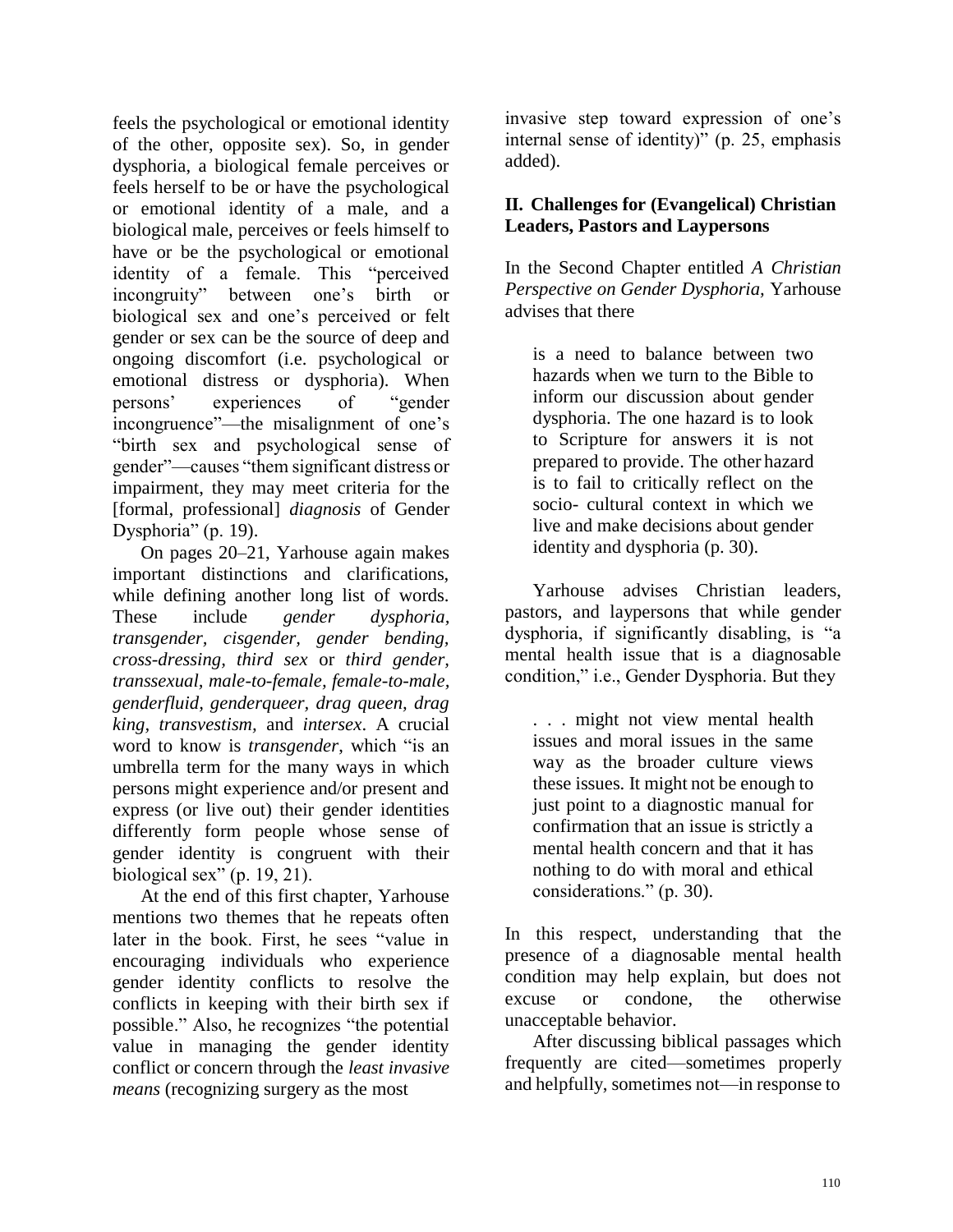concerns about a person's gender dysphoric feelings or behavior, Yarhouse describes the value in considering "The Four Acts of the Biblical Drama." He "tries to think about sexuality and gender in the context of God's redemptive plan for creation," whose four acts are "*creation, the fall, redemption* and *glorification*." After describing these acts in some detail, Yarhouse explains that "a Christian explanation of the biblical drama" offers "an understanding of sin (which also) brings with it a corresponding affirmation of the *inherent goodness of creation"* (p. 45).

Along with observing and understanding "the goodness of our physical existence and ourselves as gendered persons," he advises recognizing and distinguishing the "different aspects of our sexuality: *gender sexuality, erotic sexuality* and *genital sexuality*" (p. 36). Yarhouse encourages the valuable reflection on God's purpose in creating two sexes and teasing out "the meaningful differences between men and women . . . from our sociocultural context." He further asserts that "the view that 'gender enables unity" between man and woman is important to consider (p. 36).

Yarhouse notes that an authentic Christian perspective of human beings describes and explains both the inherent goodness of man and woman—and men and women—and that this "goodness is *tainted and incomplete in some ways*" (p.45, emphasis in original).

Christians recognize that we are marred by the fall—we are broken, incomplete and disordered persons. However, the reality of redemption and the hope of resurrection tells us never to give up and that God's grace is sufficient to cover all of what we may encounter (including our own wrongs) if we are in a right relationship with God (p. 45–46).

## **III. Four Frameworks or Lenses for Perceiving and Conceptualizing Gender Identity Concerns**

In Chapter 2, Yarhouse discusses a theme which he frequently repeats in later chapters. He perceives that there are three different frameworks or lenses for perceiving and conceptualizing gender identity concerns. These include the *integrity* framework, the *disability* framework, and the *diversity*  framework. And Yarhouse recommends that persons, especially Christians and others who are committed to the *integrity* framework, adopt a fourth: the *integrated* framework, which combines the best of the insights of the other three.

The *integrity* framework "views sex and gender and, therefore, gender identity conflicts in terms of 'the sacred integrity of maleness or femaleness stamped on one's body' (Gagnon, 2007)". By contrast, the *disability* framework considers 'gender dysphoria . . . with reference to the mental health dimensions of the phenomenon." As Yarhouse points out, "a preference forseeing the diagnosis of Gender Dysphoria as a disability of some kind still raises many questions about etiology, prevention, maintenance, and treatment and care" (p. 480). Professionals and non-professionals who view their difficulties primarily through the "lens of disability" may seek palliative care (such as adopting cross-gender dress) or medical interventions (such as hormonal treatments and amputational and plastic surgery), which integrity lens persons understandably find problematic (p. 49).

By contrast, the *diversity* framework views "transgender issues . . . as something to be honored or revered, . . . as reflecting an identity and culture to be celebrated as an expression of diversity." Yarhouse perceives that there are *strong* and *weak* forms of this framework. Diversity *strong* formers, "a small but vocal (and often vey well-educated)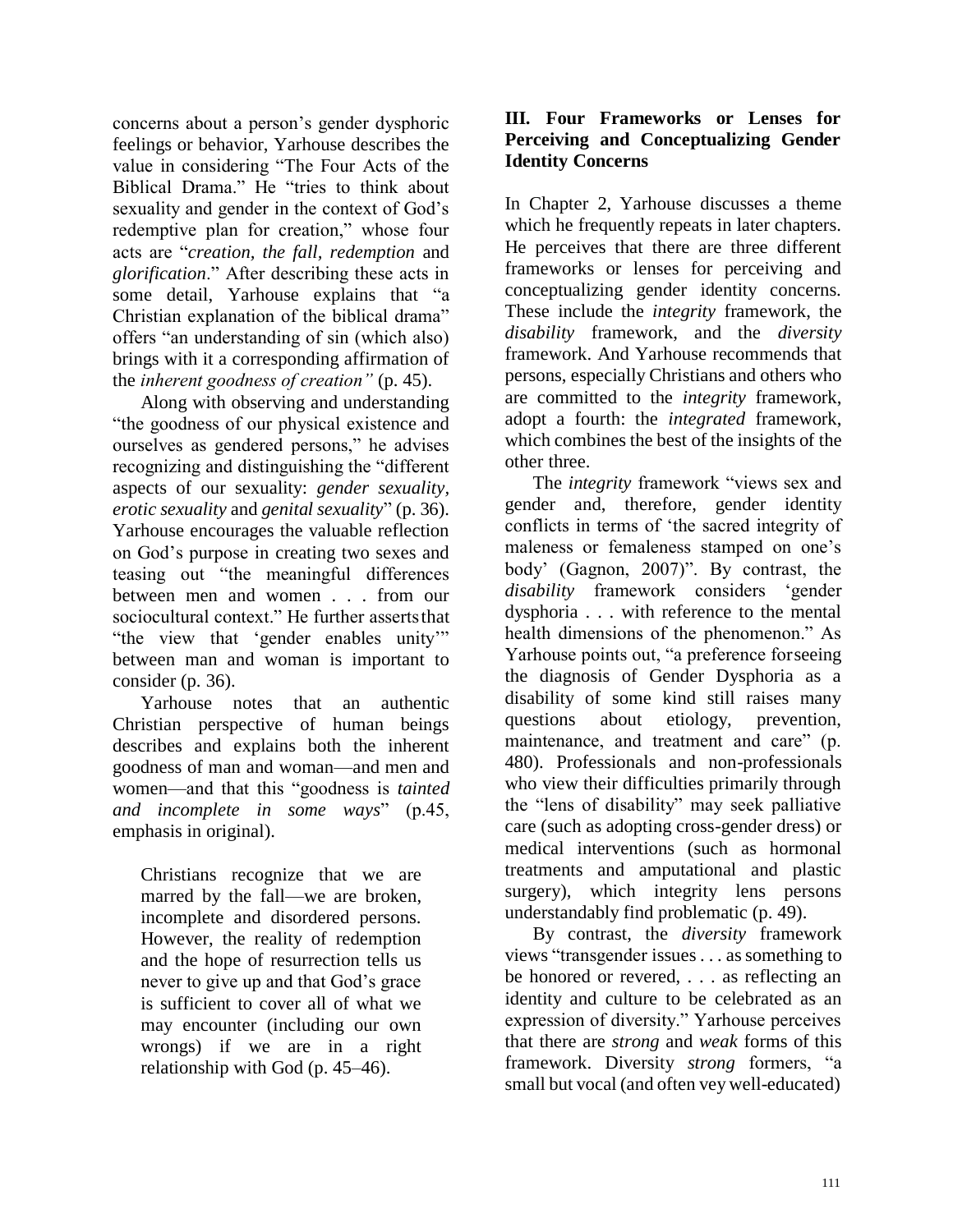group, often call "for the deconstruction of norms related to sex and gender." Such persons reportedly "wish to recast sex as *just as socially constructed* as gender" (emphasis in original). Diversity *weak* formers, by contrast, focus "primarily on identity and community" (p. 50). Those who adhere to the *weak* form of the diversity framework prioritize the needs of the strugglers for support in answering fundamental, existential questions about their "identity ('Who amI?') and (their) community ('Of which community am I a part?')" (p. 51) or, "Toor with—whom do I belong?"

Christians—as well as, arguably, all persons who genuinely are trying to seek the truth and be of good will—are challenged on the one hand to reject the *strong* from of the diversity framework which clearly is committed to undermining (i.e., deconstructing) the Judeo-Christian and philosophical reality, culture and lifestyles of "sex and gender." Others who may object to this framework include those influenced by pre-Christian (e.g., Chabad-Lubavitch Media Center and Jewish Institute for Global Awareness) and a-religious (i.e., philosophical) perspectives (Rice, 1999; Sullivan, n.d.). On the other hand, Christians, et al. are challenged to learn from the *weak*  side diversity framework about the need for and the ways of providing "meaning-making structures for identity and community" for persons suffering with gender incongruence and distress (p. 53).

Finally, Yarhouse describes and recommends for Christians a fourth lens for viewing gender dysphoria: the *integrated*  framework. He writes: "My concern is that any of one of these three frameworks—tothe exclusion of the best the others have to offer—will likely be an inadequate response for the Christian community." He encourages all readers, especially Christians, to "identify the strengths of each framework and apply to how we approach"—and serve—"the person

who is navigating this terrain" of gender incongruence and distress (p. 53).

# *IV.* **Phenomenology, Prevalence, Causes, Prevention and Treatment of** *Gender Dysphoria*

Throughout *Understanding Gender Dysphoria,* Yarhouse repeatedly calls on professionals (academic and clinical); church leaders; theologians and pastors; public officials; those who experience gender confusion and related distress, including *Gender Dysphoria*, and their families, friends and others with whom they may have contact to consider gender dysphoria with *humility*. Specifically, he invites and challenges all to a *humble* (i.e., honest and realistic) acceptance about what *is* – and is *not* – known about gender dysphoria (and *Gender Dysphoria,*  case and italicizing intentional). Also, Yarhouse encourages all whose lives are involved with serving those with gender confusion and related distress to consider how best to help them, including seeking, offering and providing medical, mental health and pastoral remedies which are the "least invasive" as possible (e.g., cf. p. 123– 124).

In Chapters 3–5, Yarhouse focuses primarily on the Causes, Phenomenology and Prevalence, and the Prevention and Treatment of Gender Dysphoria, respectively. Overall, he does a masterful job of, in his words, *humbly* reviewing what professionals in contemporary mental and medical health arts and sciences know *and do not know* about what causes—or at least influences—the development of gender incongruence and distress, in general, and *Gender Dysphoria*, in particular.

Yarhouse's *humble* answer to the question (and title of Chapter 3): "What Causes Gender Dysphoria?" is simple and direct. "The most concise answer to the question of causation is this: *we do not know*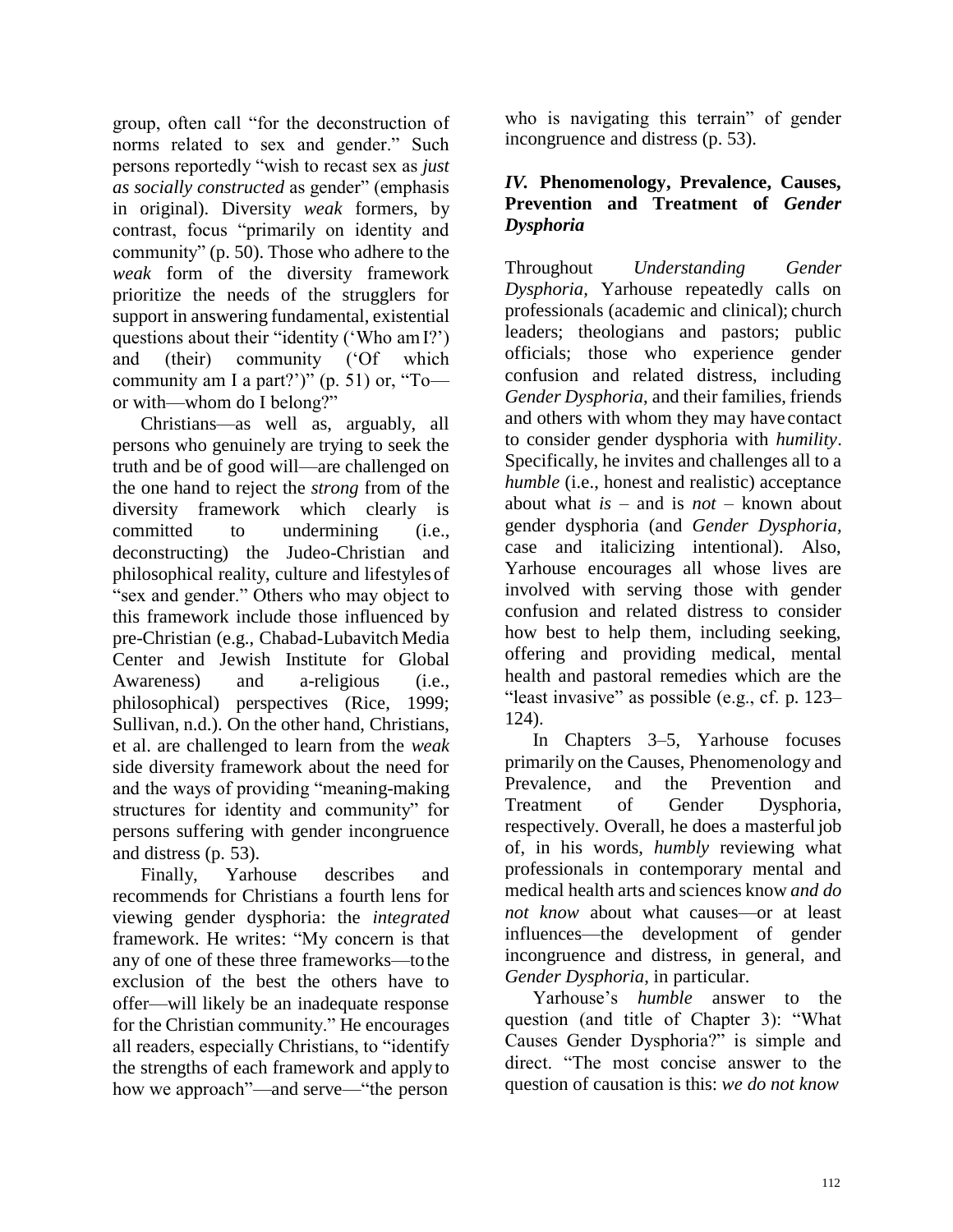*what causes gender dysphoria.* The reality is that while there are several theories for the etiology of gender dysphoria, the cause(s) is still unknown" (p. 61, emphasis in original). Complicating an accurate understanding of causation are three issues.

First, there is a wide continuum of perceptions, feelings, and behaviors which may be involved. These include the experiences of gender incongruence and distress themselves, as well as a range of behaviors, which may include suffering or acting out privately, as well as more public "cross-dressing, gender-bending, male-tofemale transgenderism, female-to-male transgenderism, and so on" (p. 65). Second, "[m]ost of the research on causation has focused on the experience of transsexual persons whose cross-gender identification is profound" and who "typically identify as the other gender and may decide at some point to pursue hormonal treatment and/or sexreassignment surgery" (p. 65). And third, each of these phenomena may have "its own specific cause(s). It may very well be that there are multiple pathways to the same endpoint (*equifinality*)" (p. 65, emphasis in original).

Yarhouse comments on the differences among the many kinds of degrees of gender incongruence, co-related distress, and their expressions, noting that "transgender" has been used as a heterogenous "umbrella" term which offers more ambiguity than clarity (cf. p. 61–66) And, he describes and mentions the limitations of the major theories of causation of "transgenderism." Specifically, these are Brain-Sex Theory, including the *prenatal hormone* and the *neuroanatomic brain differences* hypotheses; Blanchard's Typology, which attempts to categorize "distinct subtypes of transsexuals based on" persons' preferred object of "sexual attraction/orientation" (p. 74); and various Multifactorial Models with an emphasis on Psychosocial Factors.

Along with a "We do not know"humility about the etiology/causation of phenomena variously entitled *gender incongruence*, *gender identity concerns*, and *transgenderism*, Yarhouse wisely discusses the concepts of "*equifinality* and *multifinality. Equifinality* says that there could be multiple pathways to the same outcome *Multifinality* says that a group of people could have the same factors as part of their history but have different outcomes" (p. 79). As he tries to clarify what truths concerning causation may be gleaned from the theories and research which he reviews, Yarhouse comments "that a weighted interactionist model of etiology would consider contributions from both nature and nurture, from both biology and environment without giving too much weight at this point to any one unifying theory." (p. 80).

While not ruling out the possibility of a primarily biologically based causation for some people, he speculates that given the current state of research and the

. . . wide range of gender variant presentations, . . . [f]or less severe gender identity presentations,perhaps the biological contributions take the form of temperamental and personality differences or sensory reactivity, followed byenvironmental conditions and social learning, among other factors, including but not limited to parental preferences, indifferences, reinforcement and modeling (Meyer-Bahlburg, 2002, p. 372, referenced in text)" (p. 80).

Relevant to the phenomenology and prevalence, as well as the causation, of gender incongruence, is Yarhouse's observation that "there are so many variations in experience and presentation that knowing one transgender person tells you very little about transgender persons as a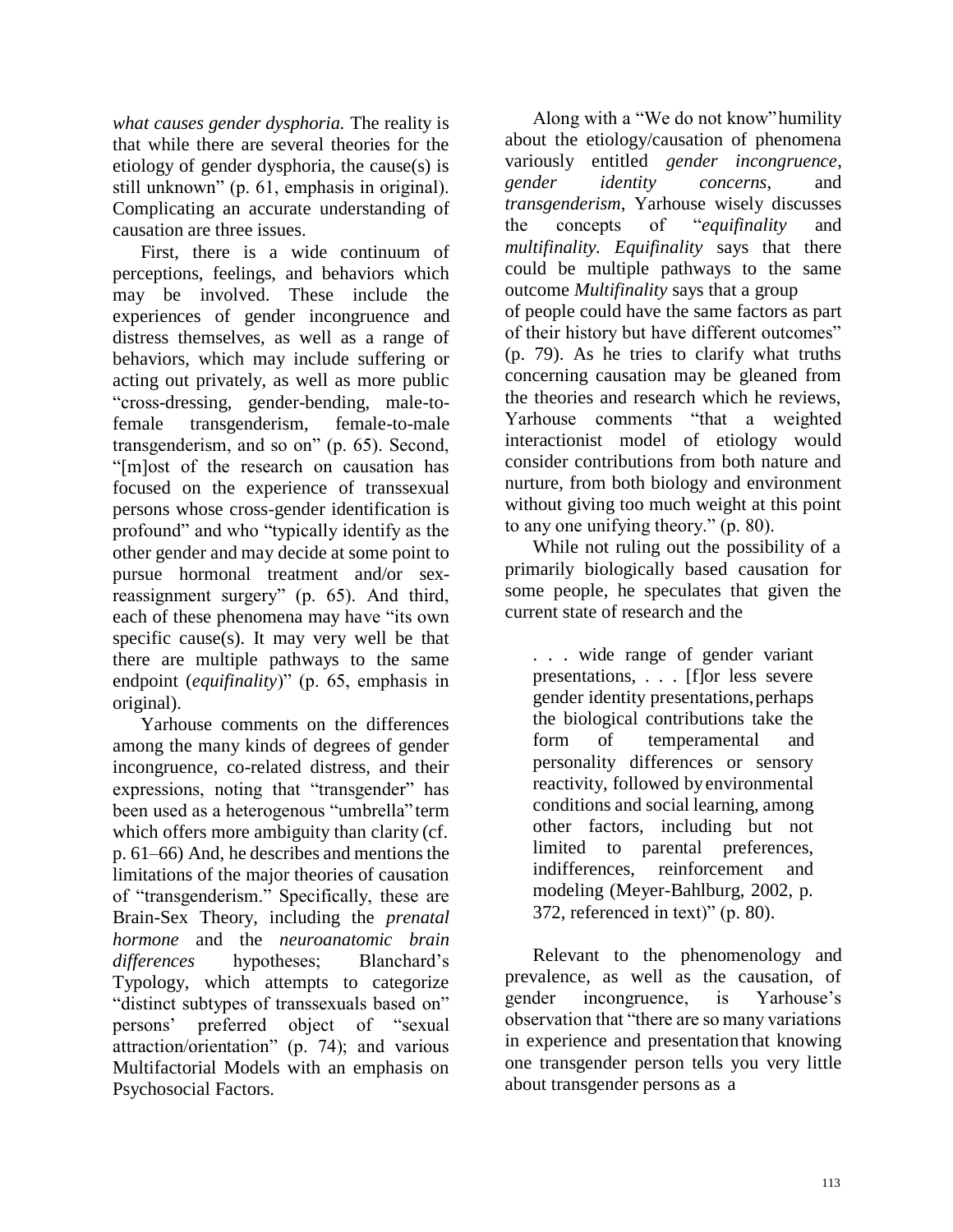group." Also important, particularly for persons of faith challenged to respond to their own or another's experience of gender incongruence, is answering the question: "What is volitional here?" He offers for reflection his observations that while a "person can choose to engage in cross-gender behavior," his or her "experience of *true gender dysphoria* . . . is not chosen, nor is it a sign of willful disobedience, personal sin, nor the sin of his parents as such" (p. 81).

Overall, Yarhouse's distinguishing between gender incongruence and distress (GInDi), in general, and *Gender Dysphoria*  (DP) in particular, highlighting that GInDi occurs on a continuum, and reporting that a DSM-5 diagnosis of GD is a truly rare condition, are significant and noteworthy contributions. Yarhouse's efforts to educate Evangelical Christian pastors and other religious leaders about the implications of the valid knowledge and wisdom of the contemporary mental and medical health arts and sciences for Evangelical Christians also are commendable. Hopefully this scientific knowledge and professional wisdom will be studied and used to guide pastoral practice as appropriate.

## **V. More Humility Is Needed by Medical and Mental Health Arts and Science Professionals**

Yarhouse has done a scholarly and thoughtful job of discussing the subjects of *gender incongruence distress* and Gender Dysphoria from the perspectives of the contemporary Medical and Mental Health Professions and Evangelical Christianity worldviews. While Yarhouse has written "a lot," no book can say "everything," and more deserves to be said.

For example, in spite of prior explanations (Whitehead 2000, 2011) which

clearly explain that there is insufficient evidence to assert that gender incongruent and dysphoric—let alone transgender persons are simply "born that way," research and media commentary to the contrary continue. To illustrate, a recent study (Spizzirri et al., 2018) comparing"treatmentnaïve or hormone-treated transgender women" led to public media commentary touting the "born that way" hypothesis (Fernandez, 2018; Jackman, 2018). Other commentary questioning whether people really are transgender and what the research actually and reasonably shows also has appeared (Brown, 2018).

In his efforts to communicate what is generally valid—and perhaps wise to consider in the cases of particular persons about the *Disability* and *Diversity*  frameworks, Yarhouse may have offered more respect than some of the promoters of these frameworks deserve. For example, the worldview and motives of the American Psychiatric  $\Delta$ ssociation<sup>2</sup>. which was ultimately responsible for composing and publicizing the DSM-5, which included officially retiring the diagnosis of *Gender Identity Disorder* (GID) and replacing itwith *Gender Dysphoria* (GD), warrant careful scrutiny.

James Phelan (2014) writes that while advocates of those who publicly promote the practice of gender non-conformingbehaviors

. . . wanted to normalize thecondition of gender nonconformity, and felt that mental diagnosis was stigmatizing, they still wanted a formal diagnosis instituted so individuals could have access to [i.e., health insurance and other companies and financial supporters would pay for] cross-sex hormones, gender reassignment

<sup>2</sup> Among non-professionals, the American Psychiatric Association and the American Psychological Association are often confused. Also, each commonly refers to themselves as the

<sup>&</sup>quot;APA." From this point, any use of the initials "APA" will mean the American *Psychiatric* Association.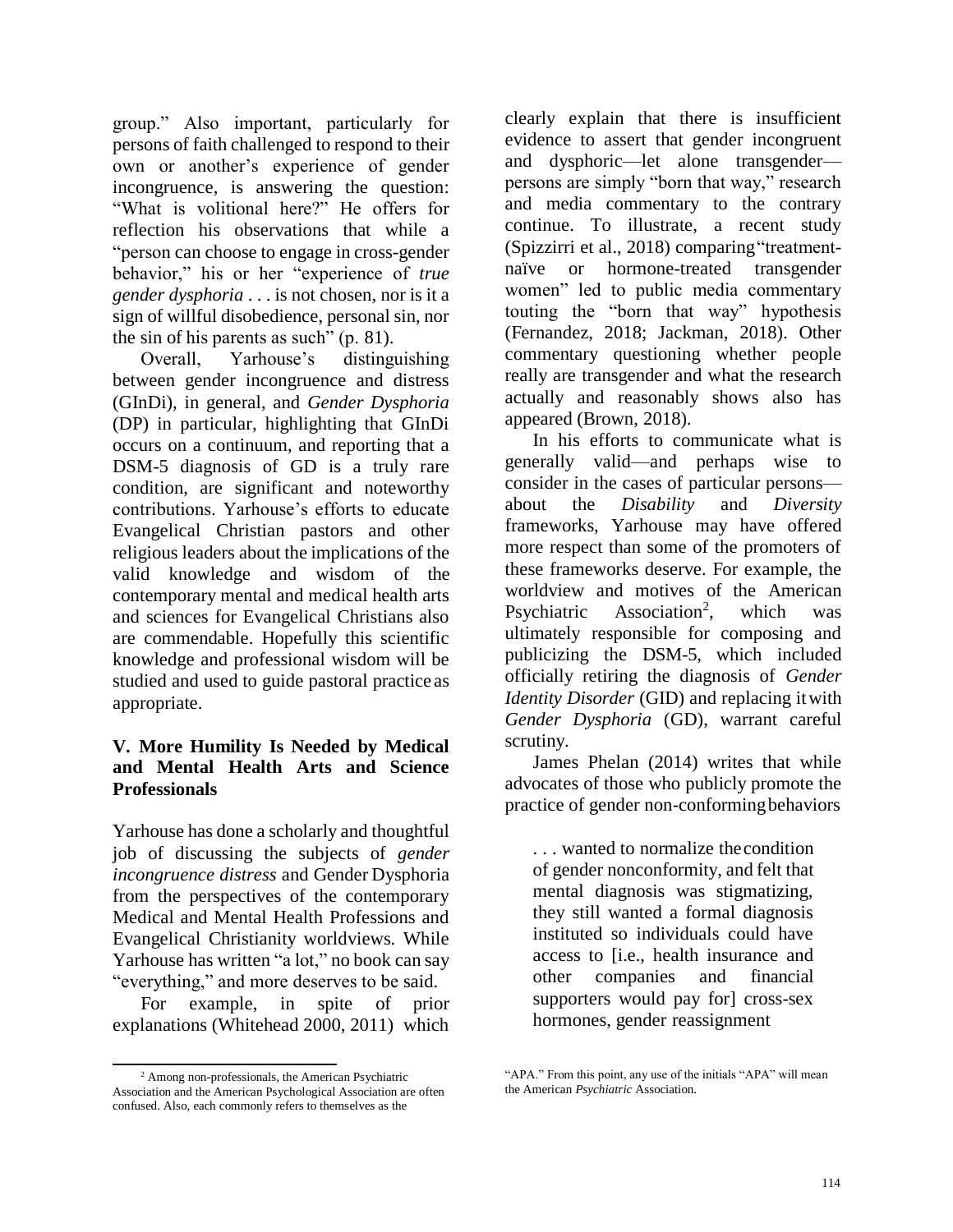surgery and social and legal transition (e.g. defense for transgender people who have experienced discrimination based on their gender identity).

Advocates criticized psychiatry for pathologizing transgenderism and so they pressured the APA to change the name. The APA admits that its change was to be sensitive to special interests [sic] groups, rather than as a result of overwhelming empirical and field data to support changing the diagnosis of GID [Gender Identity Disorder]. This pattern was generally the case for many areas of the DSM-5 (Allen, 2010)" (p. 14–15).

It is sobering to realize that at the same time it was changing the diagnosis of GID to GD, in the initial printing of the DSM-5, the APA either changed significantly the criteria for diagnosing disorders of human sexuality or declined to diagnosis them, without having sufficient research or clinical experience as justifications for these decisions.<sup>3</sup>

#### **VI. The Ethics of (Non)Invasive Medical Treatments for Teens and Youths with Gender Dysphoria (GD)**

In reviewing in Chapter 5 the "cutting edge" professional wisdom on the Prevention and Treatment of Gender Dysphoria (GD), Yarhouse clearly reminds readers about the "value in encouraging individuals who

experience gender identity conflicts to resolve the conflicts in keeping with their birth sex if possible." He also sees "potential value in managing the gender identity conflict or concern through the *least invasive means"* (i.e.*,* avoiding—as increasingly invasive—hormonal treatment, plastic surgery, and amputation surgery). Yarhouse clearly espouses compassion and empathy for those who experience and struggle with gender dysphoria, which he perceives as the beneficial contributions of the Disability Framework. And he understandably promotes a "choose the lesser of two evils" ethic when helping strugglers find ways to best *manage*—when they have exhausted their efforts to *resolve*—their gender identity distress.

Yarhouse's perspective is wisely supplemented by other expressions of professional and social activist concerns, which assertively challenge contemporary medical and mental healthcare responses to gender incongruence, GD, and transgenderism/transsexualism. Various medical and mental health organizations *do*  support the mission of those strugglers and would-be overcomers of gender identity confusion, gender incongruence and distress, and Gender Dysphoria, who want to manage and resolve their difficulties from an Integrity perspective.

 $3$  For 60 years (1952–2012), the APA officially diagnosed *pedophilia* as an unhealthy psycho-sexual deviation. As with the change in the definition and diagnosis of gender incongruence and distress from Gender Identity Disorder to Gender Dysphoria, similar changes occurred with the definitions and diagnoses of the "paraphilias," particularly "pedophilia." In effect, in the DSM-5's initial publication, persons were not considered diagnosable and treatable for having a *pedophilic disorder* unless they were either distressed about desiring, imagining or acting this way, or had gotten in trouble for doing so. Thankfully, in the text revision of the DSM-5, the APA amended the diagnosis for *pedophilia* to the DSM-IV-TR (APA, 2000) criteria (APA, 2013c). *Pedophilic disorder* is again diagnosable if the person engages in a *pedophilic*  act, *even* if he or she is *not* distressed about having imagined, wanting to or having done so, or in trouble for having done so. It is unclear whether the professional trustworthiness of the APA is

more questionable due to APA's initial formulation of the DSM-5 diagnosis or its relatively hasty response to "revise the text" in response to "public"—not "professional"—outcry. Also, while the APA identified a number of *sexual dysfunctions* in the DSM-5, "hypersexuality" was not one of them, even though the mental health field has been formally treating *sexual compulsion*, including *sexual addiction,* for over 30 years (Carnes, 1992, 2001, 2015). Ironically, there are many diagnoses in the DSM-5 concerning sexual gratification, which cover unsatisfactory attempts to achieve sexual orgasm or non-pleasurable, including painful, experiences while attempting to do so. But there is *no*  diagnosis for persons experiencing "clinically significant impairment or distress" due to engaging in too much sexual activity (i.e. *hypersexuality)* (Grant, 2018; Reid & Kafka, 2014).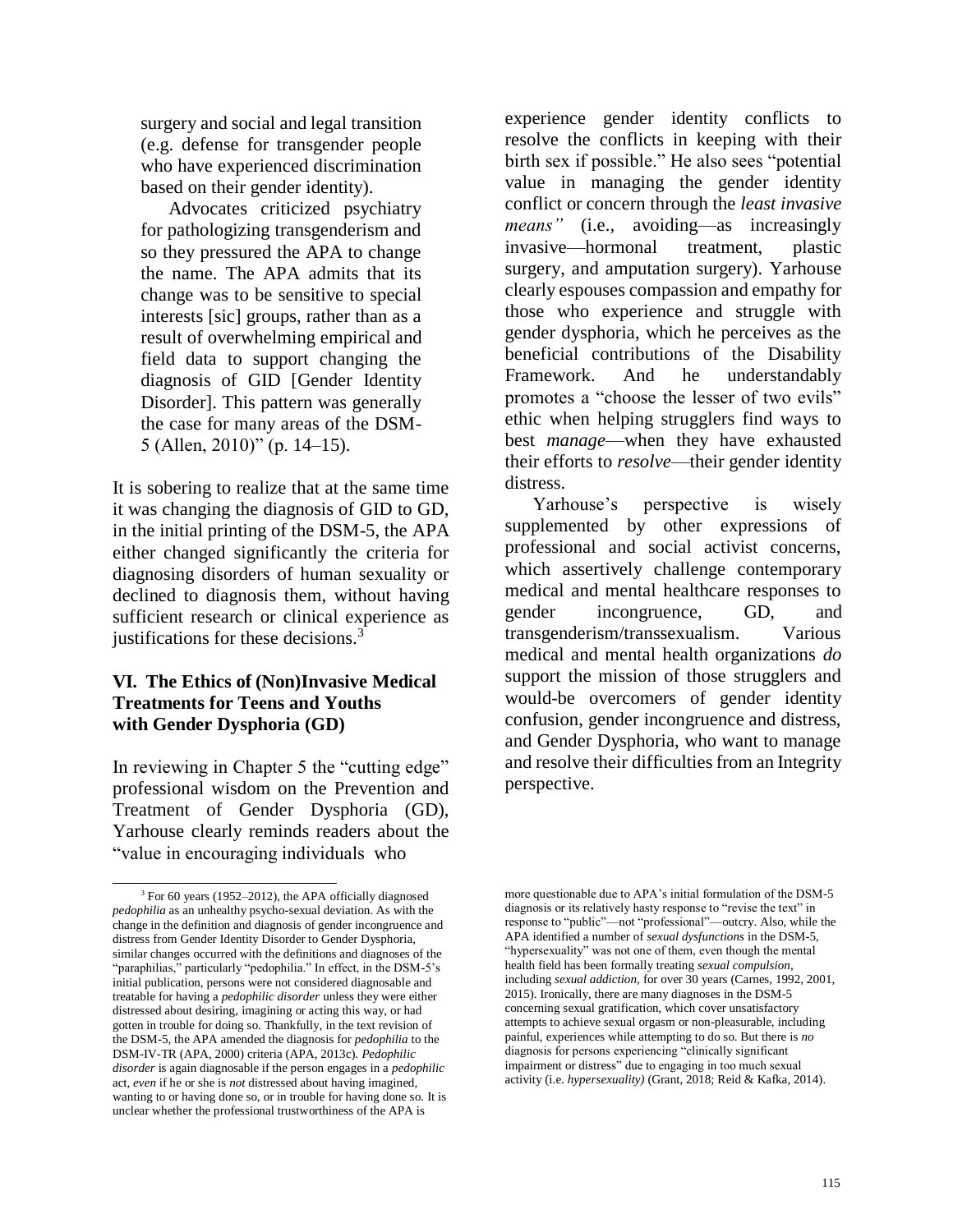For example, the American College of Pediatricians (ACPeds)<sup>4</sup> and its members are explicitly committed to science and the natural moral law principle of "first do no harm." ACPeds has persistently confronted the aggressive, pro-transgender agenda currently dominating mainstream medicine. This organization has warned that many current practices and promotion of *gender ideology* are harming children (Cretella, Van Meter & McHugh, 2017). The ACPeds President has confronted the "suppression of debate" about genuinely humane, medical and mental healthcare responses to gender dysphoria in children (Cretella, 2016) and the large-scale abuse of children, which has resulted from the infiltration of "transgender ideology" into pediatrics (Cretella, 2017).

And, in the ACPeds' *Scribit Veritas* blog, the anonymous Dr. Veritas (January 30, 2017) asserts from an unabashedly *integrity*based perspective:

Gender does matter! . . . Though the world we live in may try to blur the lines of gender and confuse children and adults on the importance of their own biological gender, we must continue to help our children see the importance of their being male or female. Gender is not something that should be changed; it is something innate in ourselves . . . an essential characteristic of our identity as human beings.

This blogger explains "why gender matters" by quoting the four foundational principles underlying a monograph by the Australian *National Strategic Summit on Marriage, Family & Fatherhood* (n.d.), which outlines and is entitled: *21 Reasons Why Gender Matters***.** These principles include:

- 1. Gender differences exist; they are a fundamental reality of our biology and impact our psychology. Our maleness and femaleness is a key aspect to our personhood.
- 2. Acknowledging, rather than ignoring (or worse denying), gender differences is the only intellectually honest response to this reality.
- 3. Gender differences are complementary; individuals, our collective humanity, and society as a whole, all benefit from masculine and feminine characteristics. We are better for having men with a clear understanding of their masculinity and women with a clear understanding of their femininity.
- 4. Gender identity confusion does exist in a small minority of individuals. It is a painful pathology and warrants a compassionate response. However it is not the "normative" experienceand is not therefore a paradigm upon which to drive social policy and institutions.

ACPeds actively networks with other medical organizations who share common concerns about how the transgender/transsexuality promotion movement has negatively influencedmedical and mental healthcare. Some of these organizations are more explicitly proactive about these concerns and have accessible materials on their websites (see the Alliance for Therapeutic Choice and Scientific Integrity and the Christian Medical & Dental Association), while others (Association of American Physicians & Surgeons and Catholic Medical Association) as of this writing, do not (Cretella, 2018). The NARTH

<sup>4</sup> Website contact information for medical and pastoral ministry organizations listed in this and subsequent sections of this book review may be found in the list of *Resources for Persons with Gender Dysphoria, Families and Churches* at the end.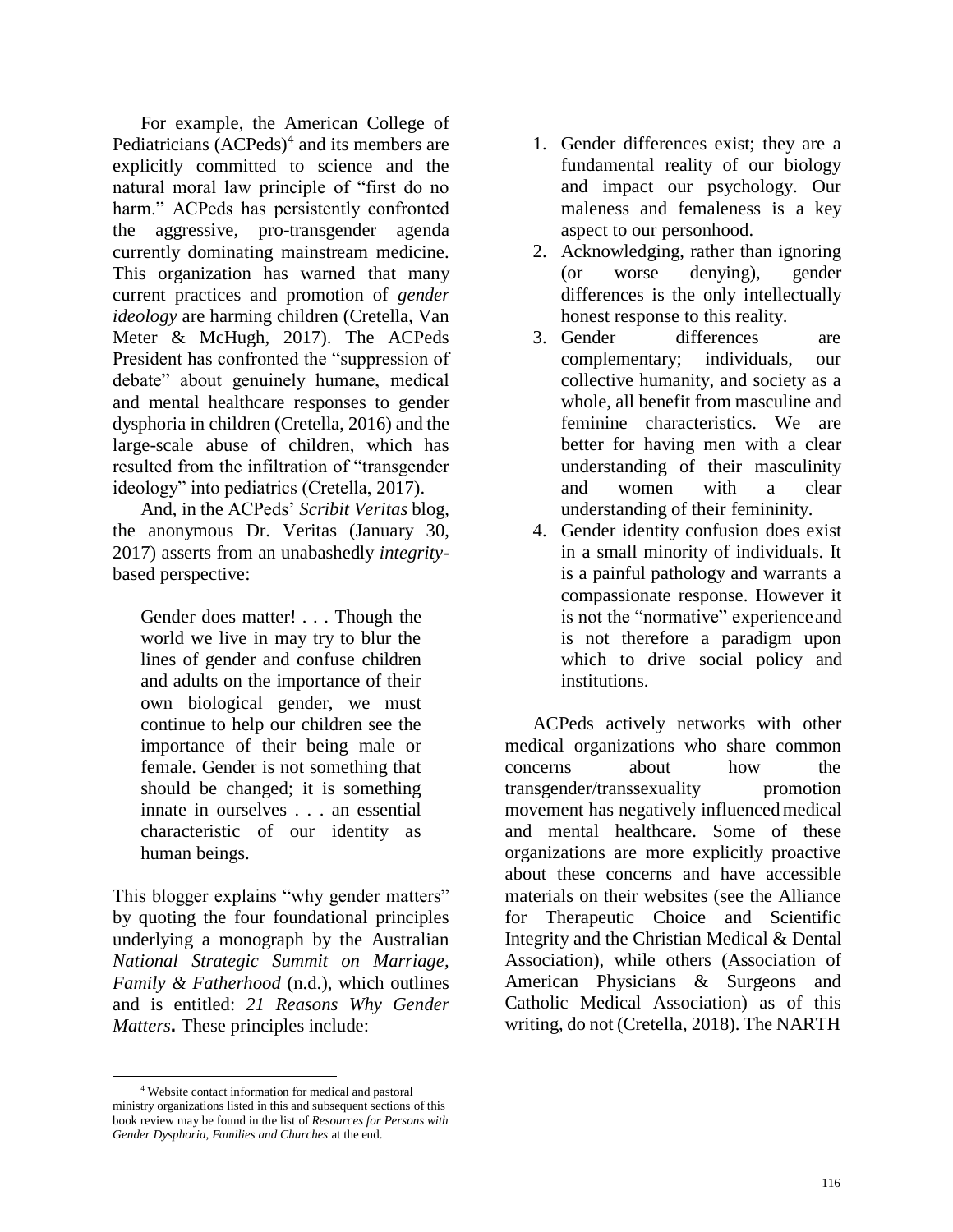Scientific Advisory Committee (2007) likewise engaged in a critical review of the Kenneth Zucker research on gender identity disorders in children and adolescents, and NARTH's successor organization, the Alliance for Therapeutic Choice and Scientific Integrity, has a number of Integrity framework supportive documents listed on its website.

Particular psychiatrists also have publicly challenged the medical/mental healthcare establishment's promotion of hormonal and surgical responses to the concerns of persons with gender dysphoria. Dr. Paul McHugh (2016) asserts that the drastic physical changes which result from transgender surgery are *not* the solution for persons with gender dysphoria because they do *not* address the psycho-social troubles which underlie this condition. And psychiatry professor Dr. Corradi (2016) has likened the current influence of and preoccupation with "transgenderism" in contemporary medical/mental healthcare as a "mass hysteria." Feminist activists likewise have challenged the practical implications of the "politics of transgenderism" (Jeffreys, 2014; Pela, 2016). Also, Littman (2017) and Marchiano (2016, 2017a, 2017b & 2017c) have called attention and suggested responsible responses to the current "rapid onset (of) Gender Dysphoria" in adolescents and young adults.

# **VII. The Need for Humility by Christian Pastors, Leaders, and Professionals**

It is valuable and important that Yarhouse writes from an integrated Christian professional and scholarly mental health perspective. In *Understanding Gender Dysphoria*, Yarhouse clearly proposes that Christians take seriously the formal prescriptions and proscriptions of medical and mental healthcare researchers and professionals about gender dysphoria (and

Gender Dysphoria). But more caution about the need for the book's readers to consider how valid are these pronouncements would also have been welcome.

It should be recognized that at least one theologian, Robert Gagnon (2009), whom Yarhouse cites in his book, has publicly questioned the validity—or at least wisdom—of some of Yarhouse's attempts to accommodate the Evangelical Christian worldview and practices with the professional/scientific. Responding to Yarhouse's summary of his book (2015a) in *Christianity Today* (2015b, 2015c), Gagnon (2015) offers public commentary on and criticism of some of Yarhouse's assumptions and recommendations in *First Things*. After Yarhouse (2015d) responds to Gagnon's comments in the same journal, Gagnon (2016b) responds directly to Yarhouse's. For example, Gagnon (2015) acknowledges that Yarhouse is "well-intended" and clearly wants all members of the church, including himself, "to be loving to persons experiencing this distress." Yet Gagnon asserts that "it is possible to be sensitive, gentle, and loving without forcing the church to act as if the lie is the truth." Gagnon wonders if—as a "Christian *psychologist*" (emphasis added)—Yarhouse may be trying too hard to "accommodate" a person's needs to have the church "be sensitive, gentle, and loving." Gagnon voices concern that this may force "the church to act as if the lie is the truth."

Gagnon also wonders if Yarhouse seems too ready to have "the church abandon the 'culture wars' . . . [and] stop combating society's efforts to persuade vulnerable children in the schools that one's perceived "gender" need not correlate with one's biological sex." Space limitations prevent a thorough discussion of their interchange, but readers are strongly encouraged to read these articlesin their entirety. It is worth noting that Gagnon writes elsewhere, during the time of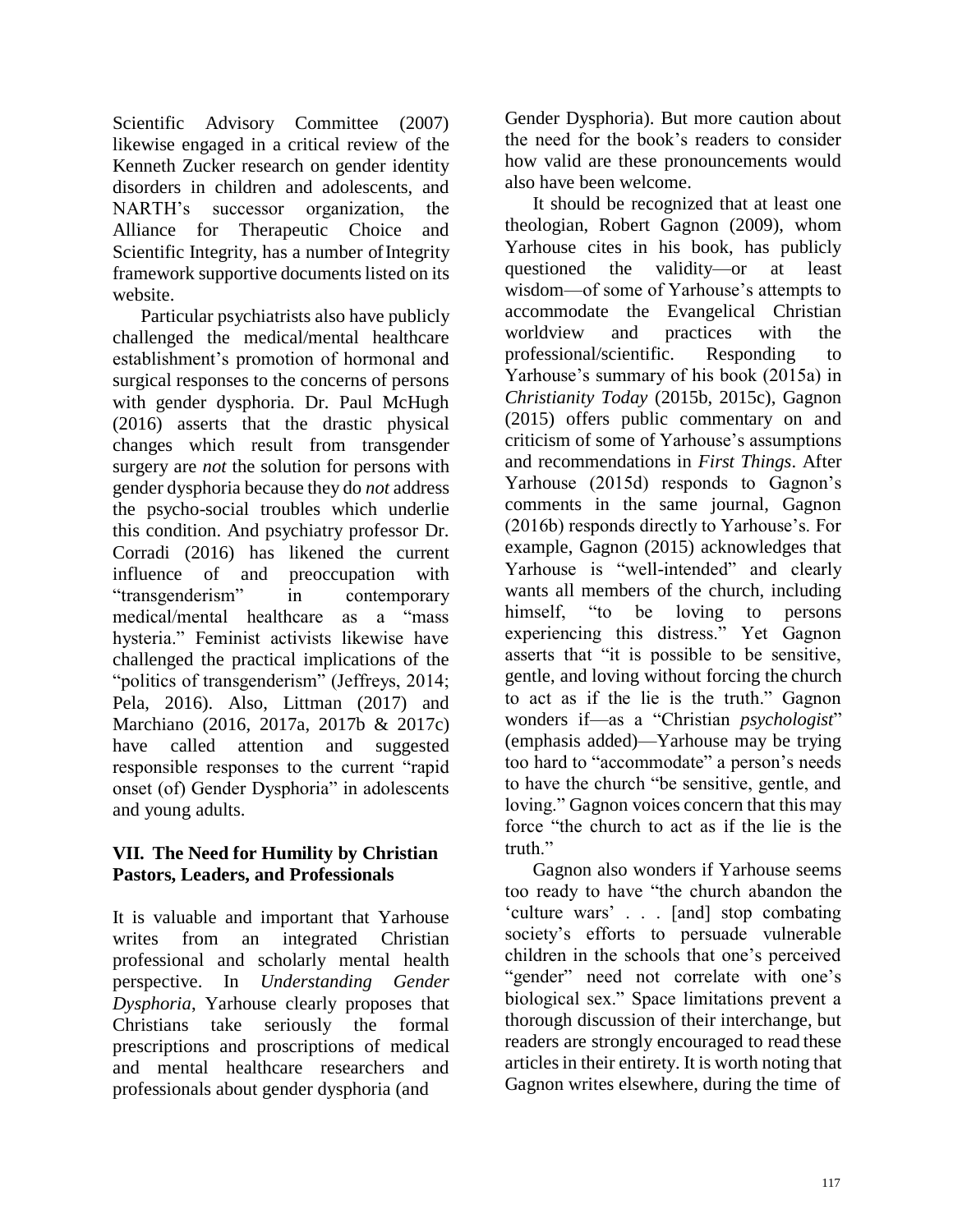his interchange with Yarhouse, that "God *isn't* transgender" (2016a) and that "the Bible *does* reject 'transgender behavior'" (2016c, emphases added).

Moving on, Yarhouse notes that persons accustomed to guiding their thoughts and behavior about gender incongruence and distress from the Integrity framework may abandon it when "the voice of science speaks." This is an example of a "Both . . . And." When an area of human concern is studied scientifically and clinically, it is important and proper BOTH that the proper method of scientific and clinical study be used AND that the worldview(s) of the researchers be clearly explained. This way, the meaning of the results of the research and any recommendations may be properly understood and evaluated in terms of their validity and possible limited generalizability or applicability to persons who were not directly studied.

Chamber, Schlenker and Collisson (2012) caution professionals, researchers, and the lay public that to "the extent that social scientists operate under one set of assumptions and values, and fail torecognize important alternatives, their scientific conclusions and social-policy recommendations are likely to be tainted" (p. 148). There does appear to be a contemporary tendency by lay or professional persons who espouse a secular scientific or professional worldview, especially concerning human sexuality, to discredit researchers or professionals who interpret scientific or clinical data from a Christian or other faithbased worldview. This is simply unacceptable, as well as frankly nonprofessional and unscientific (Abbott & Byrd, 2009; Cummings, O'Donohue & Cummings, 2009; Wright & Cummings, 2005). This perspective is important because society as a whole, and too many of its members in particular, seem often to regard the pronouncements of the medical and

mental health arts and sciences as a "professional gospel" (i.e., beyond criticism). The secular and atheistic—or at least agnostic—worldview, underlying many of the scientific and professional papers and pronouncements by so many of the leading national and international medical and medical healthcare professions, researchers and professionals, too often goes unnoticed and therefor un-critiqued. If "the doctor(s) have spoken," nonprofessionals, or professionals with a particular "theistic" worldview, may feel or be intimated from questioning or debating the findings or professional "wisdom" being promoted—let alone the underlying philosophical assumptions and, at least implicit, worldview beliefs.

Abbott and Byrd (2009) remind the healthcare community—and the nonprofessionals who try to hear and heed what the professionals report and prescribe or proscribe as healthy or unhealthy—that the Christianity is also a legitimate "worldview." As long as Christian scholars and healthcare professionals conduct and report their research responsibly and serve their patient and clients ethically, the broader healthcare researcher and practitioner community must respect their views. Non-professionals, particularly Christians, must consider the possibility that pronouncements by clearly secular—if not anti-religious—researchers and professionals may be biased in ways which may undermine the validity and applicability of their views. Of course, the same may be true of faith-based scholars and clinicians as well.

**VIII. Supplementary Resources for Persons Experiencing** *Gender Dysphoria*  **and Their Families Who Want to Live within a Christian or Other Integrity-Based Worldview**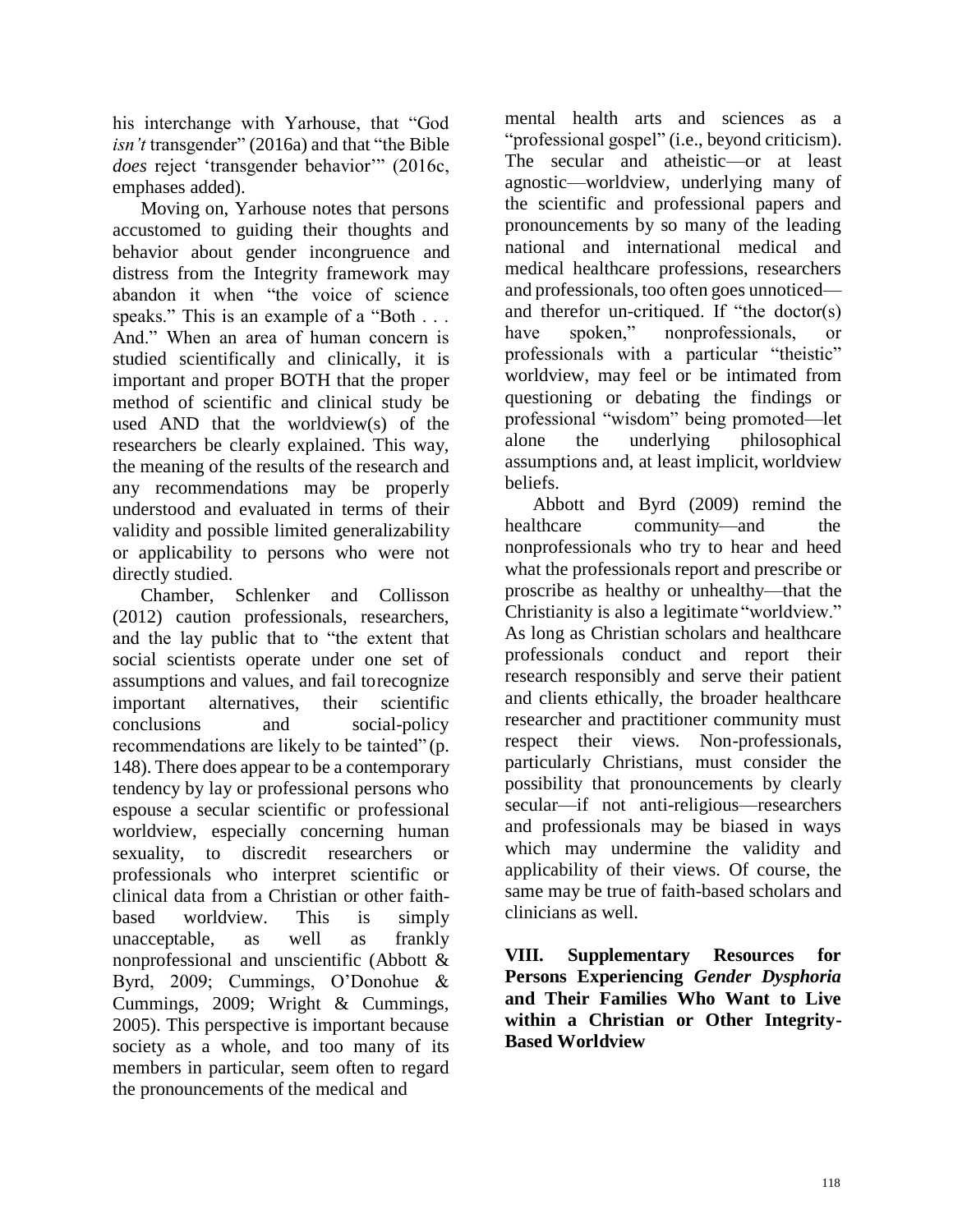Many readers of this book, especially those who are guided most by the *integrity*  framework and who *do* want to resolve their gender identity conflicts "in keeping with their birth sex"—or help others to do so may wish to seek additional, more assertively *integrity*-based resources to help them. Such persons may include non-professional evangelical and other Christians, all nonprofessional seekers of the truth and persons of good will, and professional and pastoral caregivers of whatever faith orientation. Commonly, they want alternatives to current "politically/culturally correct" professional and religious approaches and resources which celebrate transgender/transsexual lifestyles, including the more "invasive" hormonal and surgical interventions which allow persons to appear to resemble their non-biological sex. As worthwhile as are the case studies and examples which Yarhouse provides, other sources provide additional ones which nonprofessional, non-pastoral strugglers, especially those for whom the *integrity* framework is primary, may find helpful. The *Help4Families* ministry and the writings of its founder and director, Denise Shick (2014, 2016, in press), offer many personal glimpses and practical responses to the challenges which *gender incongruence distress* and GD offer to both strugglers and their families.<sup>5</sup> So do the *Walt Heyer Ministries* and the affiliated *Sex Change Regret* website. Heyer has written many articles on the possible pathways and experiences of persons who are considering or hoping to leave behind a transgender identity and lifestyle (Heyer, 2016). Morabito (2014) likewise has written about the reality of "sex-change regret." The *Restored Hope Network* and *Courage/EnCourage*

*Apostolate* websites also are Christian ministries which offer material on their websites in support of persons who want to manage and hopefully resolve their difficulties within an Integrity-based framework.

# **IX. Concluding Thoughts**

Throughout *Understanding Gender Dysphoria*, Yarhouse offers importantadvice to parents, pastors, medical and mental health professionals, and those who themselves struggle with gender incongruence and distress, the rare diagnosis of *Gender Dysphoria*, and transgender/ transsexuality lifestyle concerns. While respecting what he calls the three frameworks through which concerned persons may perceive the continuum of phenomena dealing with gender dysphoria, he calls for a fourth, *Integrative* framework, which attempts to combine the best of the three. Specifically, Yarhouse invites and challenges the full range of caregivers and the strugglers themselves to respect the latter's needs: to recognize and value the intrinsic, essential, created goodness of their biological-based maleness or femaleness (*Integrity*  framework); for empathy and compassion (*Disability*); and for identity/esteem and community/belonging/ fellowship (*Diversity*). Finally, Yarhouse advises all caregivers to listen to and try to understand strugglers, and to help them cope with their distress through the least invasive strategies possible.

<sup>5</sup> Amazon (n.d.) on its author page, quotes Denise Sick, as follows:

Sometimes people think if they pray or wish hard enough, their transgender tendencies will just disappear. This is an unrealistic expectation. It is not reasonable to expect an overnight change in the area of gender or

sexual confusion. The problem takes years to develop. The restoration likewise takes a lengthy healing and restorative process-and some very hard work-which typically involves years of serious commitment.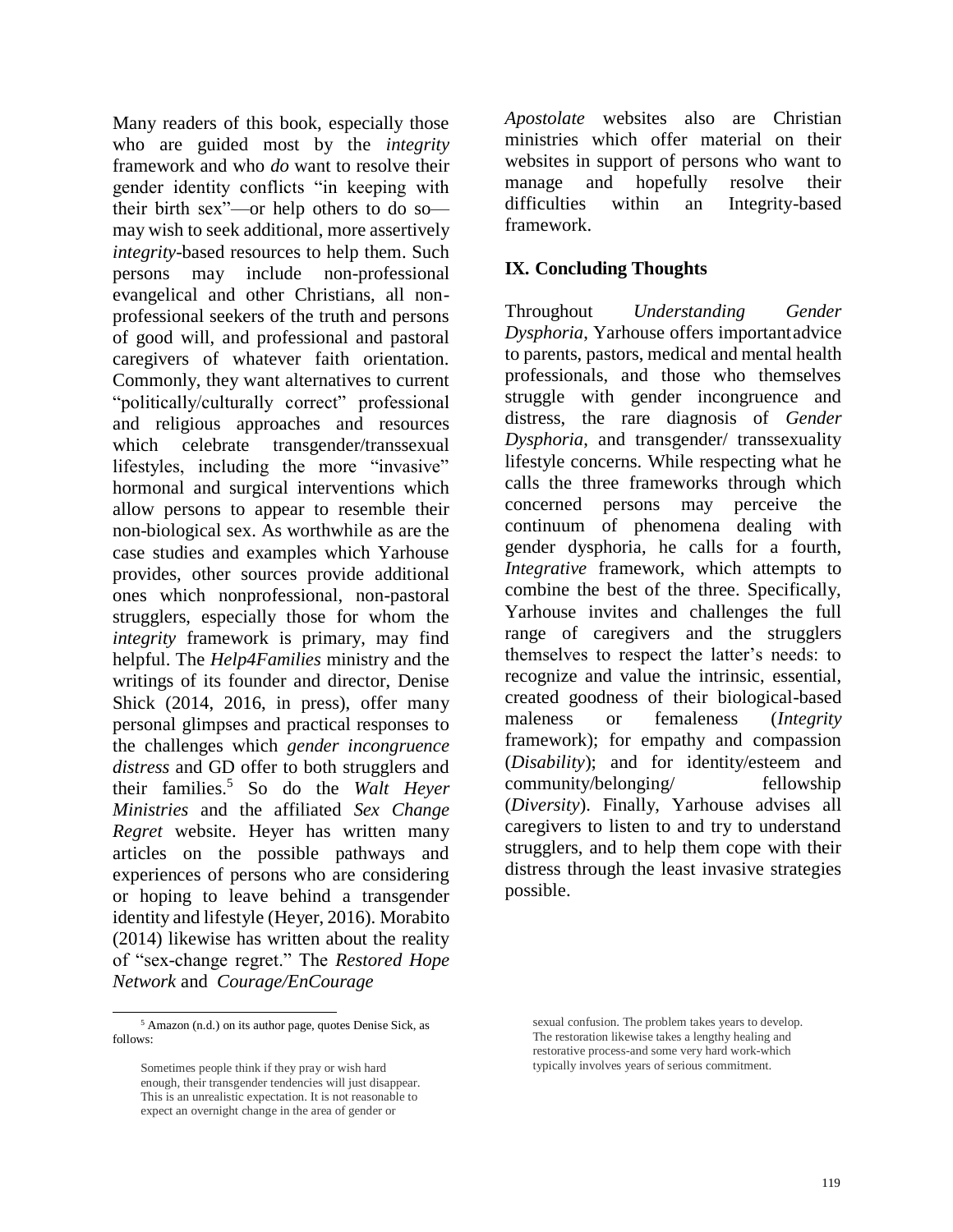#### **References**

- Abbott, D. A. and Byrd, A. D. (2009). *Encouraging Heterosexuality: Helping Children Develop a Traditional Sexual Orientation*. Orem, UT: Millennial Press.
- Allen, F. (2010). DSM field trials discredit APA. Retrieved from <http://www.psychologytoday.com/blog/d> sm5-in-distress/201210/dsm-5-fieldtrials-discredit-apa (cited in Shick, 2014).
- Amazon. Diane Shick author page. Retrieved from https:/[/www.amazon.com/Understanding](http://www.amazon.com/Understanding) -Gender-Confusion-Denise-Shickebook/dp/B00U3CHVFW/ref=sr\_1\_1?ie =UTF8&qid=1523896677&sr=8- 1&keywords=Understanding+Gender+C onfusion%3A+A+Faith+Based+Perspect ive
- American Psychiatric Association (2000). *Diagnostic and Statistical Manual of Mental Disorders,* Fourth Edition, Text Revision. Arlington, VA: APA. [DSM-IV-TR]
- American Psychiatric Association (2013a). *Diagnostic and Statistical Manual of Mental Disorders*, Fifth Edition. Arlington, VA: APA. [DSM-5]
- American Psychiatric Association (2013b). *Desk Reference to the Diagnostic Criteria from DSM-5.* Arlington, VA: APA. [DSM-5]
- American Psychiatric Association (2013c, October 31). *APA Statement on DSM-5 Text Error: Pedophilic Disorder Text Error to Be Corrected*. Retrieved from https://psychstar.ca/resources/DSM-5\_Corrections-to-

Text\_sexual%20disorders.pdf

American Psychological Association (2011)*. Answers to Your Questions about Transgender: People, Gender Identity, and Gender Expression.* Retrieved from

<http://www.apa.org/topics/sexuality/tran> sgender.aspx

Brown, M. (2018, March). *Are People Born Transgender?* Retrieved from https://stream.org/people-borntransgender/

Carnes, P. (1992). *Don't Call It Love: Recovery From Sexual Addiction*  (Reprint edition). NY, NY: Bantam.

Carnes, P. (2001). *Out of the Shadows: Understanding Sexual Addiction* (3rd ed). Center City, MN: Hazelden Publishing.

- Carnes, P. (2015). *Facing the Shadow [3rd Edition]: Starting Sexual and Relationship Recovery*. Wickenburg, AZ: Gentle Path Press.
- Carr, T. L. and Yarhouse, M. A. (2014). God and the transgender person. In Beverly L. Miller (Ed.). *Gender Identity Disorders, Developmental Perspectives and Social Implications*. New York: Nova Science Publishers, 271–280.
- Carr, T. L., Yarhouse, M. A., & Thomas, R. L. (2014). "Report on TG Christians' milestone events." In Beverly L. Miller (Ed.). *Gender Identity Disorders, Developmental Perspectives and Social Implications.* New York: Nova Science Publishers, 281–284.
- Chambers, J. R., Schlenker, B. R., & Collisson, B. (2012). Ideology and prejudice: The role of value conflicts. *Psychological Science, 24*, 140–149. <http://dx.doi.org/10.1177/095679761244> 7820
- Corradi, R. B. (2016). Psychiatry professor: 'Transgenderism' is mass hysteria similar to 1980s-era junk science. *The Federalist*, November 17, 2016. Retrieved from <http://thefederalist.com/2016/11/17/psyc> hiatry-professor-transgenderism-masshysteria-similar-1980s-era-junk-science/
- Cretella, M. C. (2016). Gender Dysphoria in children and suppression of debate.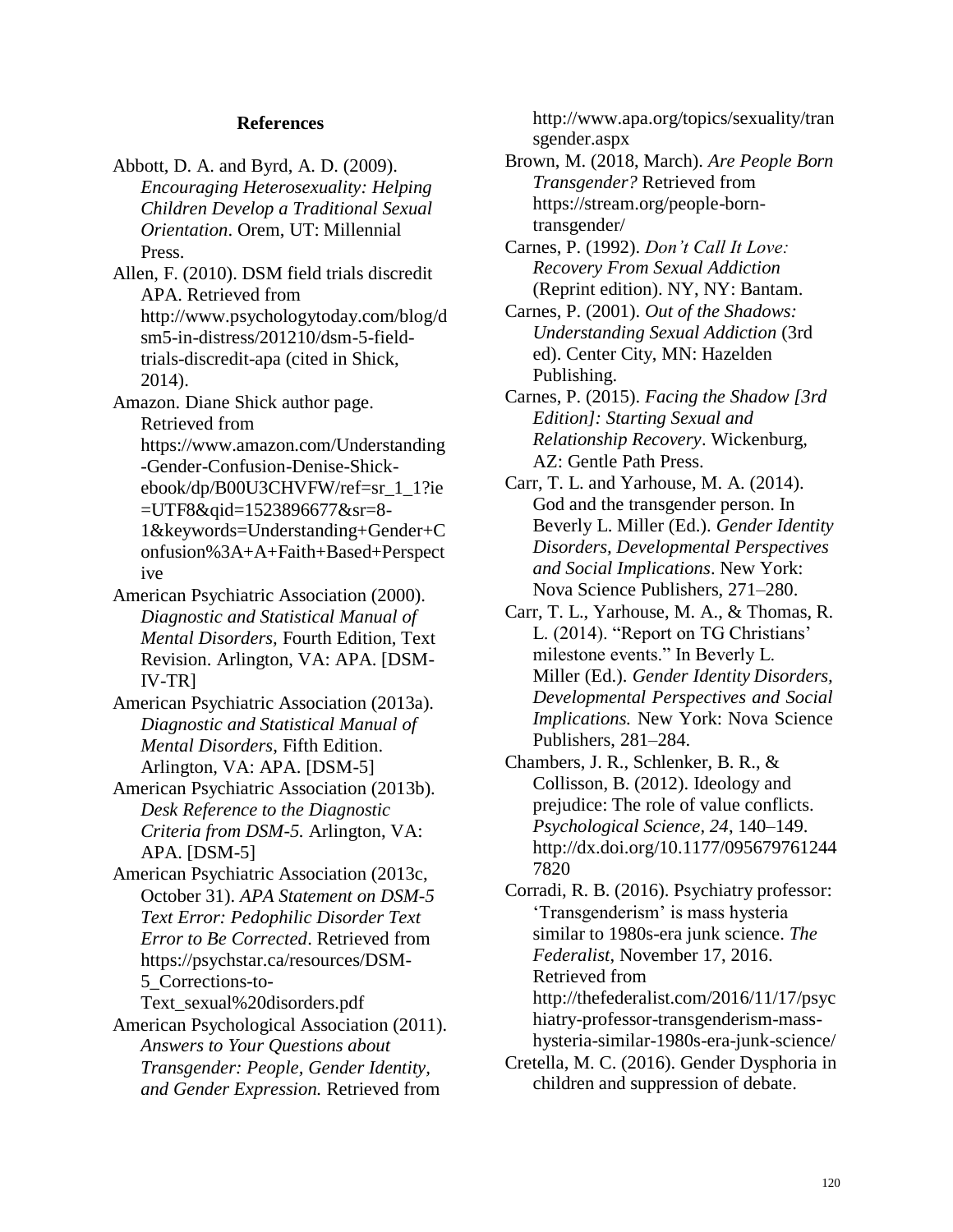*Journal of American Physicians and Surgeos*, *21*(2), 50–54. Retrieved from <http://www.jpands.org/vol21no2/cretella> .pdf

Cretella, M. C. (2017). College president speaks on transgender ideology: *I'm a pediatrician. How transgender ideology has infiltrated my field and produced large-scale child abuse.* Retrieved from https:/[/www.acpeds.org/college](http://www.acpeds.org/college-)president-speaks-on-transgenderideology

Cretella, M. A., President, ACPeds (2018). *Personal Communication*, Apr 14, 2018.

- Cretella, M. A., Van Meter, Q., McHugh, P. (2017, September). *Gender Ideology Harms Children.* American College of Pediatricians (ACPeds). Retrieved from [http://www.acpeds.org/the-college](http://www.acpeds.org/the-college-)speaks/position-statements/genderideology-harms-children.
- Cummings, N., O'Donohue, W. and Cummings, J. (Eds., 2009). *Psychology's War on Religion.* Phoenix, AZ: Zeig, Tucker & Theisen*.*
- Dr. Veritas (2017, January 30). *The Importance of Gender*. Retrieved from https:/[/www.acpeds.org/the-importance](http://www.acpeds.org/the-importance-)of-gender?highlight=transgender

Fernandez, C. (2018, March 19). Scientists uncover 20 genes linked to being transgender. *The Daily Mail*. Retrieved from https:/[/www.dailymail.co.uk/news/articl](http://www.dailymail.co.uk/news/articl)

e-5516745/Scientists-uncover-20-geneslinked-transgender.html

Gagnon, R. A. (2007). *Transsexuality and Ordination.* Retrieved from <http://www.robgagnon.net/articles/Trans> sexualityOrdination.pdf (cited in Yarhouse, *Understanding Gender Dysphoria*).

Gagnon, R. (2015, October 16). How should Christians respond to the transgender phenomenon? *First Things*. Retrieved from https:/[/www.firstthings.com/web-](http://www.firstthings.com/web-) exclusives/2015/10/how-shouldchristians-respond-to-the-transgenderphenomenon

Gagnon, R. A. (2016a). No, God isn't transgender. *First Things,* Aug. 15, 2016. Retrieved from https:/[/www.firstthings.com/blogs/firstth](http://www.firstthings.com/blogs/firstth) oughts/2016/08/no-god-isnttransgender#print

Gagnon, R. A. (2016b, August 28). Gender Dysphoria and practical application: A rejoinder to Mark Yarhouse. Retrieved from

[http://www.robgagnon.net/Yarhouse%20](http://www.robgagnon.net/Yarhouse) Rejoinder.htm

Gagnon, R. (2016, September 16). Memo to the Washington Post: The Bible does reject 'transgender' behavior. *The Stream*. Retrieved from https://stream.org/memo-to-thewashington-post-the-bible-does-rejecttransgender-behavior/

Grant, J. (2018). Compulsive sexual behavior: A nonjudgmental approach. *Current Psychiatry, 17*(2), p. 34, 38–40, 45–46.

Heyer, W. (2016, September 27). Transgender identities are not always permanent. *The Public Discourse*. Retrieved from <http://www.thepublicdiscourse.com/201> 6/09/17753/

Jackman, J. (2018, March 15). Transgender people are born that way, a new study has found. Retrieved from https:/[/www.pinknews.co.uk/2018/03/15](http://www.pinknews.co.uk/2018/03/15) /transgender-people-are-born-that-waya-new-study-has-found/

Jeffreys, S. (2014). *Gender Hurts: A Feminist Analysis of the Politics of Transgenderism*. New York: Routledge.

Littman, L. L. (2017). Rapid onset of Gender Dysphoria in adolescents and young adults: A descriptive study. *Journal of Adolescent Health*, *60*(2), Supplement 1, p. S95–S96.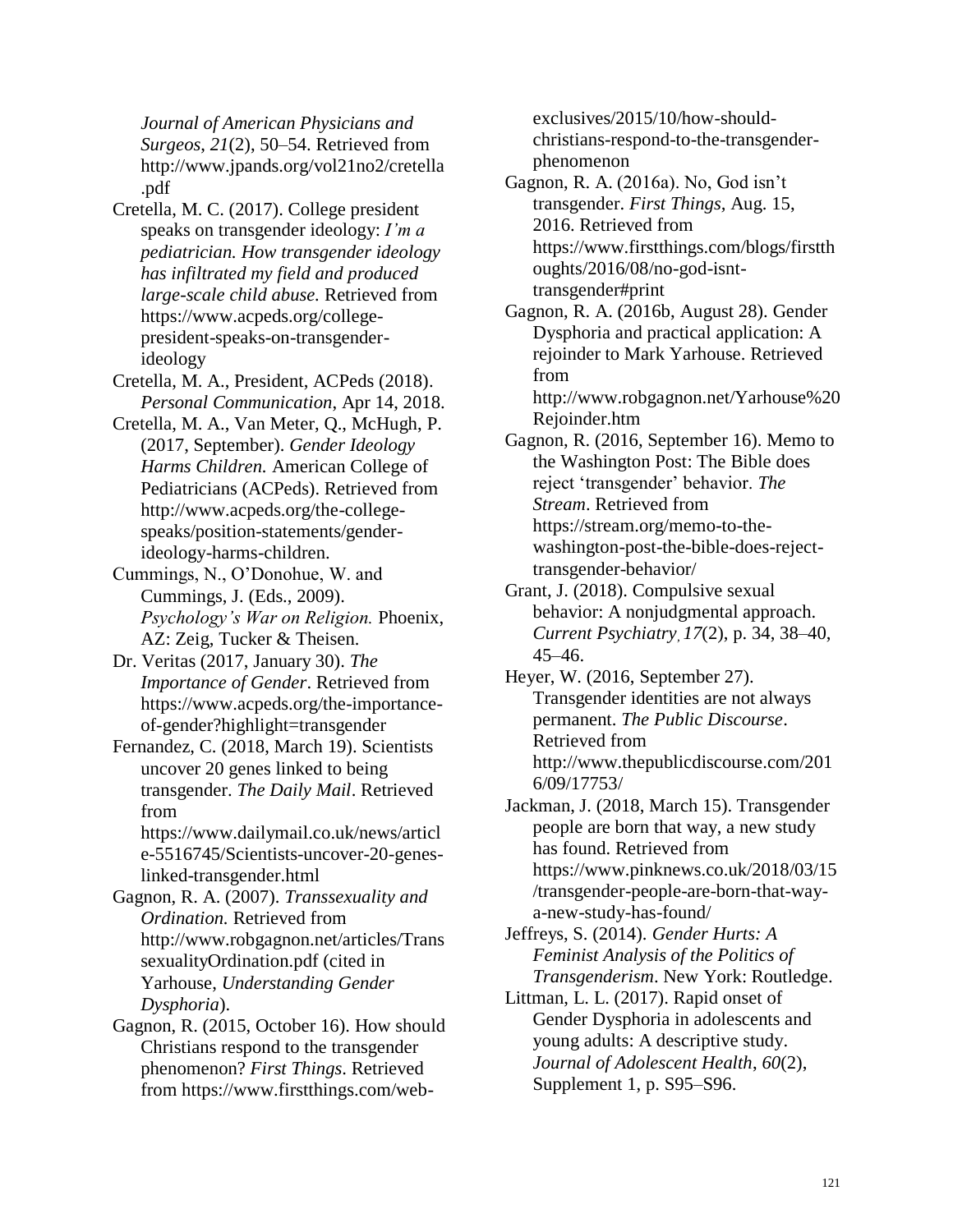https://dx.doi.org/10.1016/j.jadohealth.2 016.10.369

Marchiano, L. (2016, October 27). Guidance for parents of teens with rapid onset Gender Dysphoria. *The Jung Soul.* Retrieved from [http://thejungsoul.com/guidance-for](http://thejungsoul.com/guidance-for-)parents-of-teens-with-rapid-onsetgender-dysphoria/

Marchiano, L. (2017a). Outbreak: On Transgender Teens and Psychic Epidemics. *Psychological Perspectives*, *60*(3). https://doi.org/10.1080/00332925.2017.1 350804

Marchiano, L. (2017b, July 21). New guidance for rapid onset Gender Dysphoria. *The Jung Soul*. Retrieved from https://thejungsoul.com/newguidance-for-rapid-onset-genderdysphoria/

Marchiano, L. (2017c, November 14). "Should I take testosterone when I turn 16?" *The Jung Soul*. Retrieved from https://thejungsoul.com/should-i-taketestosterone-when-i-turn-16/

McHugh, P. (2016, May 13). Transgender surgery isn't the solution: A drastic physical change doesn't address underlying psycho-social troubles (update of June 12, 2014 version). *Wall Street Journal Online.* Retrieved from [http://online.wsj.com/articles/paul](http://online.wsj.com/articles/paul-)mchugh-transgender-surgery-isnt-thesolution-1402615120.

Morabito, S. (2014, November 11). Trouble in transtopia: Murmurs of sex-change regret. *The Federalist*. Retrieved from <http://thefederalist.com/2014/11/11/trou> ble-in-transtopia-murmurs-of-sexchange-regret/

NARTH Scientific Advisory Committee (2007, March). Gender identity disorders in childhood and adolescence: A critical inquiry and review of the Kenneth Zucker Research. Retrieved from

https://pdfs.semanticscholar.org/04e5/eb fe82a46651a37fd3541b342b55b5399839 .pdf

National Strategic Summit on Marriage, Family & Fatherhood (n.d.). *21 Reasons Why Gender Matters.* Retrieved from [http://www.gendermatters.org.au/Home\\_](http://www.gendermatters.org.au/Home_) files/21%20Reasons%20Why%20Gende r%20Matters(low%20res).pdf

Pela, C. (2016). A Review and Summary of the Book*: Gender Hurts: A Feminist Analysis of the Politics of Transgenderism*, by Sheila Jeffreys. *Journal of Human Sexuality*, *7*, 126–131. Retrieved from https://docs.wixstatic.com/ugd/ec16e9\_a 6b8b3d539314364a79172adeb71871c.p df)

Phelan, P. (2014). The politics of gender identity disorder. In Shick, D. *Understanding Gender Confusion: A Faith Based Perspective.* Ashland, KY: Help4Families Press.

Reid, R. & Kafka, M. (2014). Controversies about Hypersexuality Diagnosis and the DSM-5. *Current Sexual Health Reports*, *6*(4), 259–264.

Rice, C. E. (1999). *50 Questions on the Natural Law: What It Is and Why We Need It.* San Francisco: Ignatius Press.

Shick, D. (In press). *When Daddy Leaves*. Lighthouse Publishing of the Carolinas (https://lpcbooks.com/).

Shick, D. (2016). *Transgender Confusion: A Biblically Based Q & A for Families*. Ashland, KY: Help4Families Press.

Shick, D. (2014). *Understanding Gender Confusion: A Faith Based Perspective Paperback*. Ashland, KY: Help4Families Press.

Spizzirri, G., Duran, F. L. S., Chaim-Avancini, T. M., Serpa, M. H., Cavallet, M., et al. (15 January 2018). Grey and white matter volumes either in treatment-naïve or hormone- treated transgender women: a voxel-based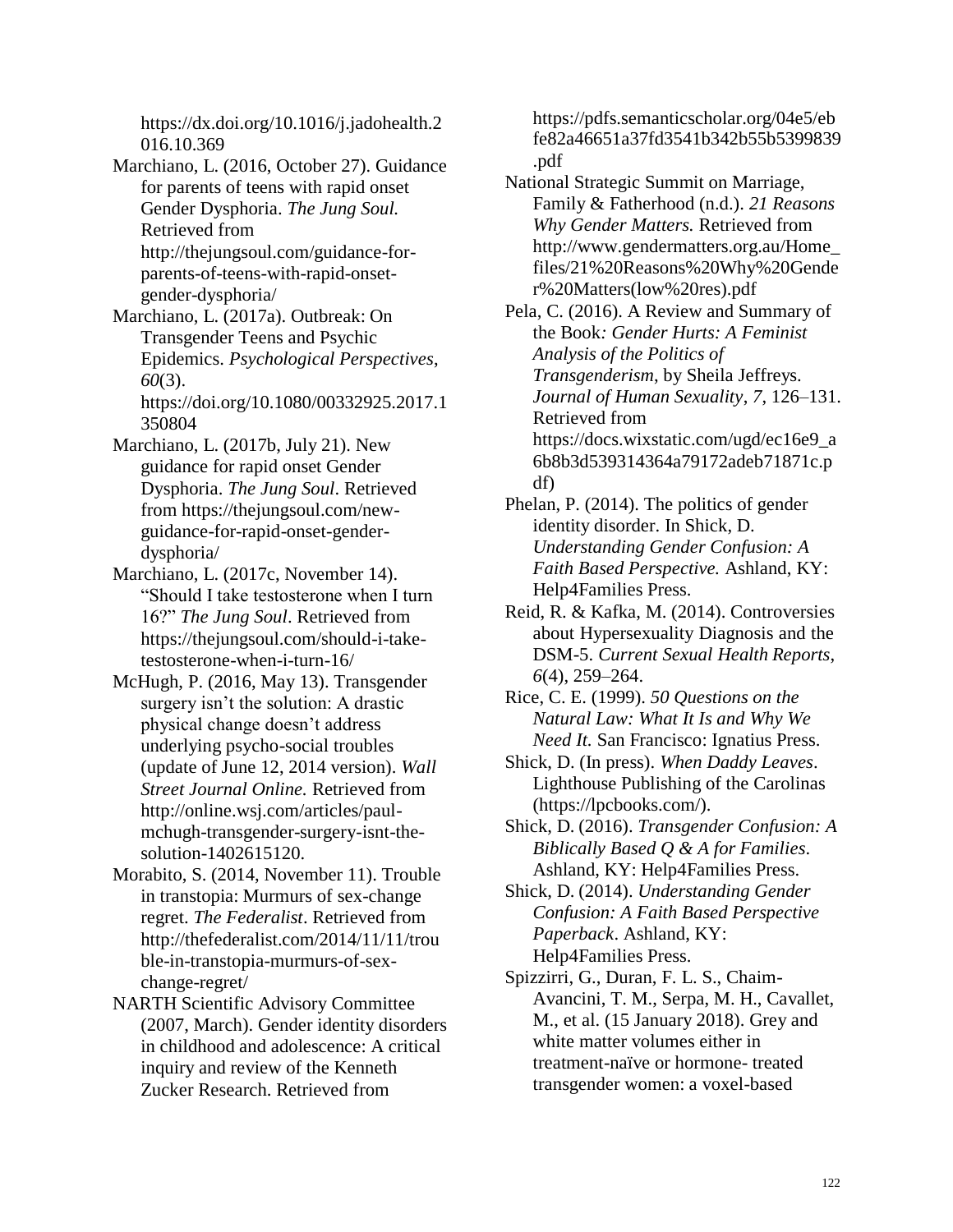morphometry study. *Scientific Reports, 8*, Article number: 736. Retrieved from <http://dx.doi.org/10.1038/s41598-017-> 17563-z

Sullivan, D. M. (n.d.). *Medical Ethics: Rooted in Natural Law*. Retrieved from https:/[/www.acpeds.org/health](http://www.acpeds.org/health-)professionals/issues-in-medical-ethics.

Whitehead, N. E. (2000). Is transsexuality biologically determined? Retrieved from:

<http://www.mygenes.co.nz/transsexualit> y.htm (Note: This is an extract of an article which appeared in *Triple Helix*  (UK), Autumn 2000, p 6–8.)

Whitehead, N. E. (2011, April) Are transsexual brains different? Retrieved from [http://www.mygenes.co.nz/transsexual\\_](http://www.mygenes.co.nz/transsexual_)

brain.html Wright, R. H., & Cummings, N. A. (Eds.)

(2005). *Destructive Trends in Mental Health: The Well-Intentioned Path to Harm.* New York: Routledge.

Yarhouse, M. A. (2010). *Homosexuality and the Christian: A Guide for Parents, Pastors, and Friends*. Grand Rapids, MI: Bethany House Publishers.

Yarhouse, M. A. (2015a). *Understanding Gender Dysphoria*: *Navigating Transgender Issues in a Changing Culture*. Downers Grove, IL: InterVarsity Press.

Yarhouse, M. A. (2015b, July/August). Understanding Gender Dysphoria: The leading Christian scholar on transgender issues defines the terms and gives the church a way forward. *Christianity Today*. Retrieved from <http://sexualidentityinstitute.org/Papers/> UnderstandingTransgenderPhenomenon. pdf

Yarhouse, M. A. (2015c, June 8). Understanding the transgender phenomenon. *Christianity Today.*  Retrieved from

https:/[/www.christianitytoday.com/ct/20](http://www.christianitytoday.com/ct/20) 15/july-august/understandingtransgender-genderdysphoria.html?order=&start=6

Yarhouse, M. A. (2015d, November 5). Understanding Gender Dysphoria: A reply to Gagnon. *First Things*. Retrieved from https:/[/www.firstthings.com/blogs/firstth](http://www.firstthings.com/blogs/firstth) oughts/2015/11/understanding-genderdysphoria-a-reply-to-gagnon

Yarhouse, M. A. and Burkett, L. A. (2003). *Sexual Identity: A Guide to Living in the Time Between the Times*. UPA.

Yarhouse, M. A. and Carr, T. L. (2012). "MtF Transgender Christians' Experiences: A Qualitative Study," *Journal of LGBT Issues in Counseling*, *6*(1), 18–33.

Yarhouse, M. A. and Hill, W. (2013). *Understanding Sexual Identity: A Resource for Youth Ministry*. Zondervan.

#### **Resources for Persons with Gender Dysphoria, Families and Churches**

Alliance for Therapeutic Choice and Scientific Integrity (Alliance, https:/[/www.therapeuticchoice.com/trans](http://www.therapeuticchoice.com/trans) gender). American College of Pediatricians (ACPeds; [http://www.acpeds.org/\).](http://www.acpeds.org/)) American Association of Pro-Life Obstetricians and Gynecologists (AAPLOG; https://aaplog.org/). Association of American Physicians & Surgeons (AAPS; https://aapsonline.org/). Catholic Medical Association (CMA, [http://www.cathmed.org/\).](http://www.cathmed.org/)) Chabad-Lubavitch Media Center (https://www.chabad.org). *The 7 Noahide Laws: Universal Morality*. Retrieved from https:/[/www.chabad.org/therebbe/article](http://www.chabad.org/therebbe/article)